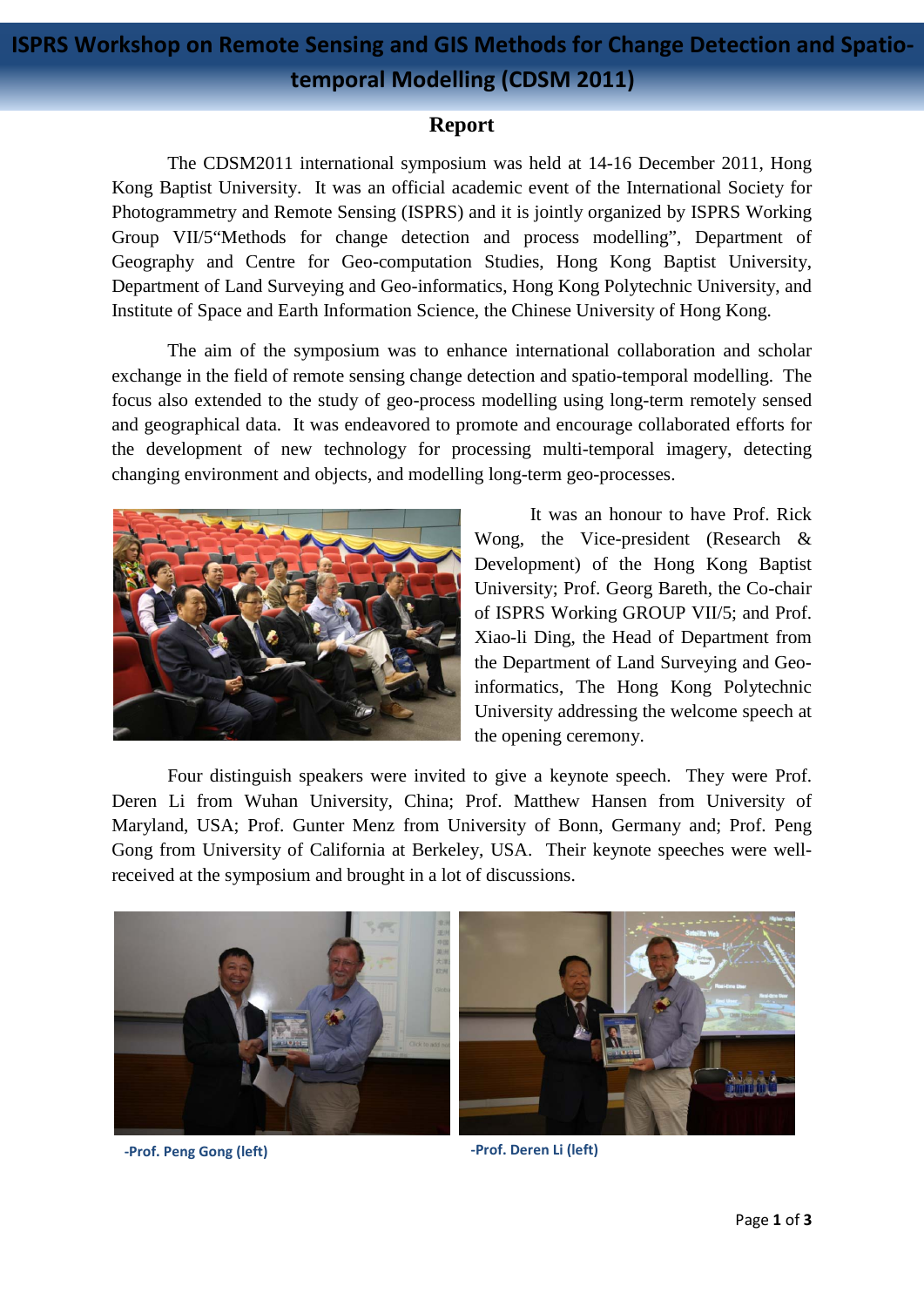**ISPRS Worshop on Remote Sensing and GIS Methods for Change Detection and Spatiotemporal Modelling (CDSM 2011)**



CDSM2011 has attracted about 100 participants from 12 countries/regions. Altogether, 32 papers were presented in the two-day symposium, representing 10 countries. Papers presented in the symposium will later be selected for publication in a special issue of the *International Journal of Image Data and Fusion* (Taylor & Francis).



**-Group photo at the entrance of Tai Po Kau Special Area**



**-Prof. Gunter Menz (left) -Prof. Matthew Hansen (left)**



**-Group photo after opening ceremony**

The symposium was ended with a field trip to Mai Po Nature Reserve and Tai Po Kau Special Area. 19 participants from China, France and Vietnam enjoyed a wonderful tour at Mai Po Nature Reserve and Tai Po Kau Special Area, in which they learned a lot more about the ecosystem of mangrove, secondary forest, and Hong Kong common bird and tree species.



**-Tours at Mai Po Nature Reserve**